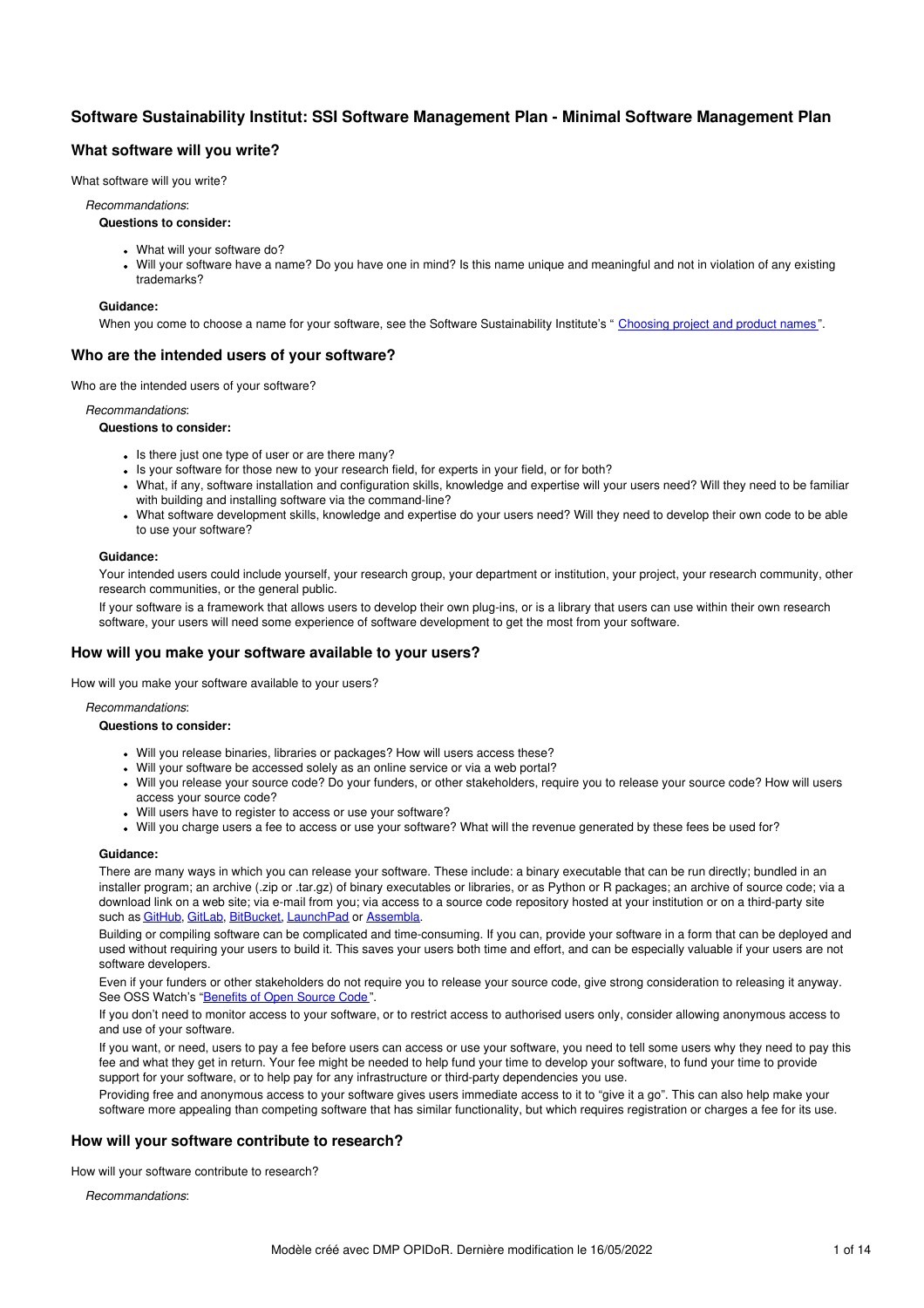### **Questions to consider:**

- Will it help to produce results more rapidly?
- Will it help to produce results to a higher degree of accuracy or a finer level of detail?
- Will it help to conduct analyses cannot be conducted at present?
- Will it help users to exploit the power of modern super-computers?
- Will it, in some form, implement a novel solution to a research problem?
- What are the limitations of similar research software that already exists? How will your software be better?
- What are the benefits for each type of user?

#### **Guidance:**

When developing research software, it is good to have some idea as to how it will contribute to research, whether this is research done by you or by others.

### **How will you measure its contribution to research?**

How will you measure its contribution to research?

#### *Recommandations*:

#### **Questions to consider:**

- What evidence do your funders, or other stakeholders, expect you to present to show that your software has contributed to research?
- Will you measure who has downloaded your software?
- Will you measure who has used your software?
- Will you gather information on publications that describe research which your software has helped to enable?
- Will you have a recommended reference or citation for your software, or a related paper?
- Will you contact users via e-mail or questionnaires, or at conferences or workshops, to ask them how they used, and benefited from, your software?
- Will you encourage users to write blog posts on how they have used your software and how it helped them?

#### **Guidance:**

There are many ways to quantify interest in your software, including how many people have shown interest in your software, how many have used your software, and what they have used it for. These include: number of downloads; number of forks, if hosted on GitHub or BitBucket; number of pull requests or code contributions such as bug fixes, enhancements or extensions; number of e-mail list or forum members; number of support requests such as e-mails, bug reports, feature requests or open issues; papers you, and/or your users, have published to which the use of your software contributed; citations of these papers; blog posts by others about how they used your software; number of attendees at conference or workshop talks, demonstrations, poster sessions or tutorials.

Asking users to cite your software, directly or via a related paper, and providing a recommended citation, means you can search for these citations. Consider adding a citation requirement to your software's licence, so it becomes a condition of its use. See the Software Sustainability Institute's "How to cite and [describe](http://software.ac.uk/so-exactly-what-software-did-you-use) software" and "Oh research [software,](http://www.software.ac.uk/blog/2014-07-30-oh-research-software-how-shalt-i-cite-thee) how shalt I cite thee?", which has examples of recommended citations for various software packages.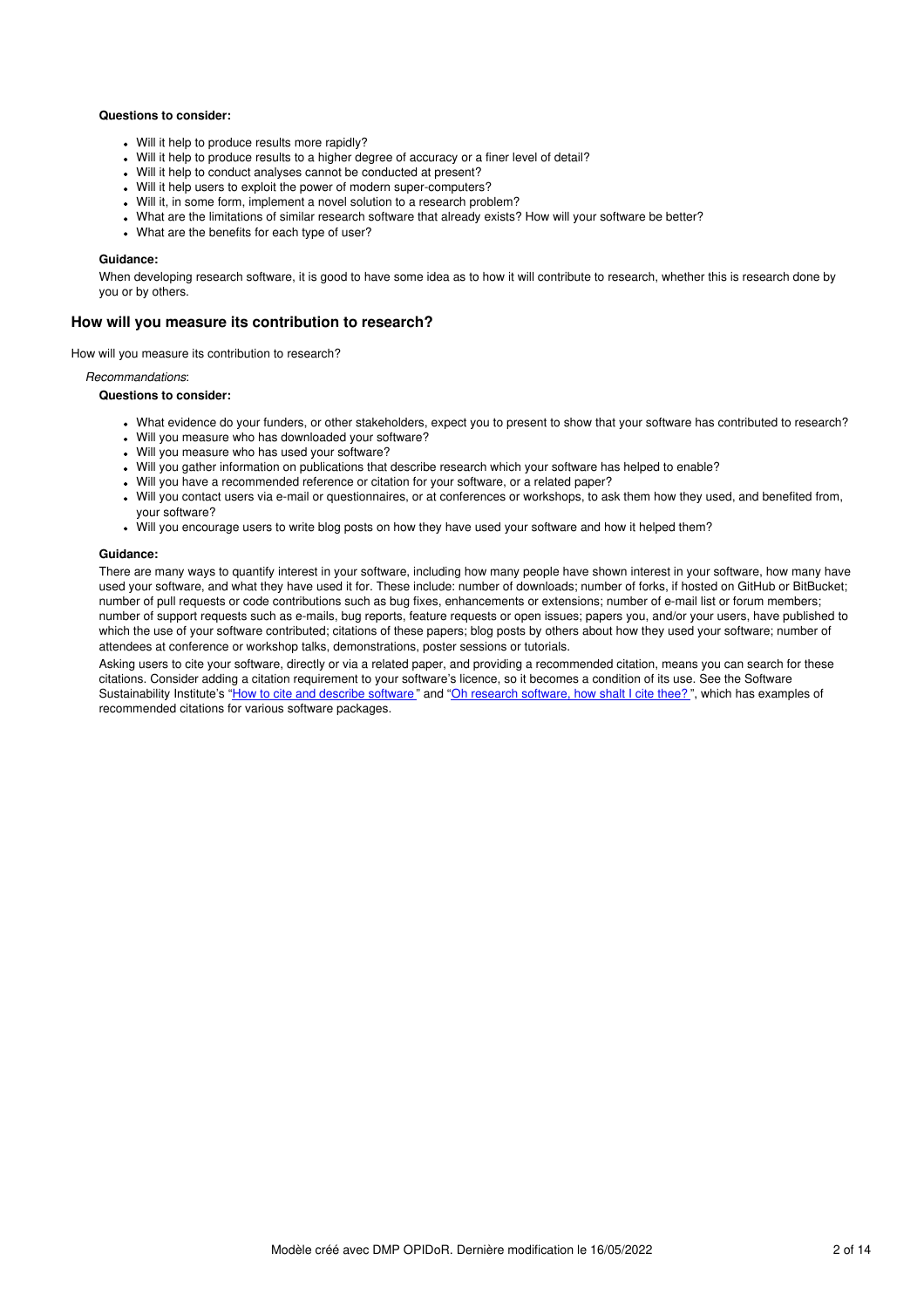# **Software Sustainability Institut: SSI Software Management Plan - Full Software Management Plan**

# **About your software**

What software will you write?

#### *Recommandations*:

### **Questions to consider:**

- What will your software do?
- Will your software have a name? Do you have one in mind? Is this name unique and meaningful and not in violation of any existing trademarks?

### **Guidance:**

When you come to choose a name for your software, see the Software Sustainability Institute's "[Choosing](http://software.ac.uk/resources/guides/choosing-project-and-product-names) project and product names".

Who are the intended users of your software?

#### *Recommandations*:

### **Questions to consider:**

- Is there just one type of user or are there many?
- Is your software for those new to your research field, for experts in your field, or for both?
- What, if any, software installation and configuration skills, knowledge and expertise will your users need? Will they need to be familiar with building and installing software via the command-line?
- What software development skills, knowledge and expertise do your users need? Will they need to develop their own code to be able to use your software?

### **Guidance:**

Your intended users could include yourself, your research group, your department or institution, your project, your research community, other research communities, or the general public.

If your software is a framework that allows users to develop their own plug-ins, or is a library that users can use within their own research software, your users will need some experience of software development to get the most from your software.

How will you make your software available to your users?

### *Recommandations*:

### **Questions to consider:**

- Will you release binaries, libraries or packages? How will users access these?
- Will your software be accessed solely as an online service or via a web portal?
- Will you release your source code? Do your funders, or other stakeholders, require you to release your source code? How will users access your source code?
- Will users have to register to access or use your software?
- Will you charge users a fee to access or use your software? What will the revenue generated by these fees be used for?

### **Guidance:**

There are many ways in which you can release your software. These include: a binary executable that can be run directly; bundled in an installer program; an archive (.zip or .tar.gz) of binary executables or libraries, or as Python or R packages; an archive of source code; via a download link on a web site; via e-mail from you; via access to a source code repository hosted at your institution or on a third-party site such as [GitHub](http://github.com/), [GitLab](http://www.gitlab.com/), [BitBucket](http://bitbucket.org/), [LaunchPad](https://launchpad.net/) or [Assembla](https://www.assembla.com/).

Building or compiling software can be complicated and time-consuming. If you can, provide your software in a form that can be deployed and used without requiring your users to build it. This saves your users both time and effort, and can be especially valuable if your users are not software developers.

Even if your funders or other stakeholders do not require you to release your source code, give strong consideration to releasing it anyway. See OSS Watch's ["Benefits](http://oss-watch.ac.uk/resources/whoneedssource) of Open Source Code".

If you don't need to monitor access to your software, or to restrict access to authorised users only, consider allowing anonymous access to and use of your software.

If you want, or need, users to pay a fee before users can access or use your software, you need to tell some users why they need to pay this fee and what they get in return. Your fee might be needed to help fund your time to develop your software, to fund your time to provide support for your software, or to help pay for any infrastructure or third-party dependencies you use.

Providing free and anonymous access to your software gives users immediate access to it to "give it a go". This can also help make your software more appealing than competing software that has similar functionality, but which requires registration or charges a fee for its use.

How will your software contribute to research?

*Recommandations*:

- Will it help to produce results more rapidly?
- Will it help to produce results to a higher degree of accuracy or a finer level of detail?
- Will it help to conduct analyses cannot be conducted at present?
- Will it help users to exploit the power of modern super-computers?
- Will it, in some form, implement a novel solution to a research problem?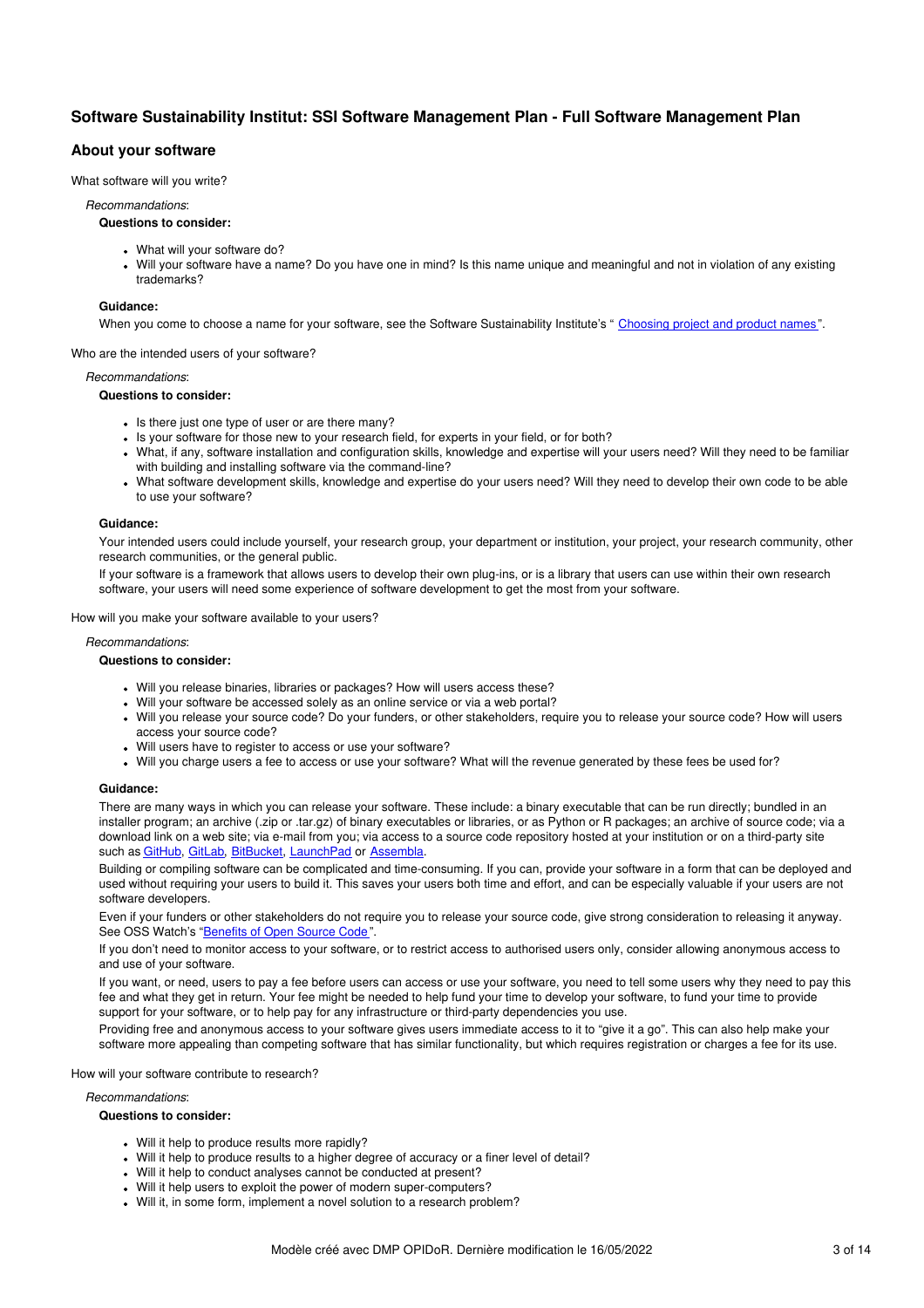- What are the limitations of similar research software that already exists? How will your software be better?
- What are the benefits for each type of user?

### **Guidance:**

When developing research software, it is good to have some idea as to how it will contribute to research, whether this is research done by you or by others.

How will you measure its contribution to research?

*Recommandations*:

**Questions to consider:**

- What evidence do your funders, or other stakeholders, expect you to present to show that your software has contributed to research?
- Will you measure who has downloaded your software?
- Will you measure who has used your software?
- Will you gather information on publications that describe research which your software has helped to enable?
- Will you have a recommended reference or citation for your software, or a related paper?
- Will you contact users via e-mail or questionnaires, or at conferences or workshops, to ask them how they used, and benefited from, your software?
- Will you encourage users to write blog posts on how they have used your software and how it helped them?

#### **Guidance:**

There are many ways to quantify interest in your software, including how many people have shown interest in your software, how many have used your software, and what they have used it for. These include: number of downloads; number of forks, if hosted on GitHub or BitBucket; number of pull requests or code contributions such as bug fixes, enhancements or extensions; number of e-mail list or forum members; number of support requests such as e-mails, bug reports, feature requests or open issues; papers you, and/or your users, have published to which the use of your software contributed; citations of these papers; blog posts by others about how they used your software; number of attendees at conference or workshop talks, demonstrations, poster sessions or tutorials.

Asking users to cite your software, directly or via a related paper, and providing a recommended citation, means you can search for these citations. Consider adding a citation requirement to your software's licence, so it becomes a condition of its use. See the Software Sustainability Institute's "How to cite and [describe](http://software.ac.uk/so-exactly-what-software-did-you-use) software" and "Oh research [software,](http://www.software.ac.uk/blog/2014-07-30-oh-research-software-how-shalt-i-cite-thee) how shalt I cite thee?", which has examples of recommended citations for various software packages.

### **Your software development infrastructure**

What infrastructure will you need?

*Recommandations*:

#### **Questions to consider:**

- What infrastructure will you need, now and in the future?
- Who needs access to this infrastructure, and for what?
- Does it provide the features you need now?
- Does it provide the features you will need in the future?
- What infrastructure needs to be kept private, and what can be publicly visible?

#### **Guidance:**

Source code should be held under revision control (version control). With revision control you can retrieve any version of your software, or any file within those versions, from any point in time. Revision control allows multiple developers to work on the same software, at the same time, sharing their changes without the risk of a file being overwritten and its previous contents being lost forever. Revision control automatically records who changed what, and when, and allows you to record why the changes were made. It provides a complete audit trail of the evolution of your software for you and, in an open source world, for your users and developers. See "Make Incremental Changes" in "Best Practices for Scientific [Computing](http://journals.plos.org/plosbiology/article?id=10.1371/journal.pbio.1001745)" and the Software Sustainability Institute's "Top tips on [version](http://www.software.ac.uk/blog/2013-09-30-top-tips-version-control) control". Popular revision control tools include Git, Mercurial, and Subversion.

Other infrastructure you might need can include: a web site, a wiki, a ticketing system (for managing queries, bug reports, feature requests and any other task that needs done), mailing lists or forums with publicly searchable archives, chat rooms, blogs, test servers, continuous integration servers (for automatically run tests whenever changes are committed to a source code repository), collaborative document editing tools, and project management tools.

See the Software Sustainability Institute's "[Infrastructure](http://www.software.ac.uk/blog/2012-07-17-infrastructure-unselfish-software-development-collection-top-tips) for unselfish software development", which suggests infrastructure to start developing research software, infrastructure for closer collaboration, and infrastructure to strengthen community engagement and deliver reliable software.

Where will your infrastructure be hosted?

*Recommandations*:

- Will you host the infrastructure yourself?
- Is there departmental or institutional infrastructure you can use?
- Does your funder recommend infrastructure that you can use?
- Will everyone who needs to access the infrastructure be able to access it?
- Is the host's quality of service for the infrastructure acceptable for your needs?
- Is the infrastructure free or do you have to pay a fee to the host? If you have to pay a fee, can you afford the payments for the lifetime of your project?
- Does the infrastructure, and host, look like they will be around for as long as you need them?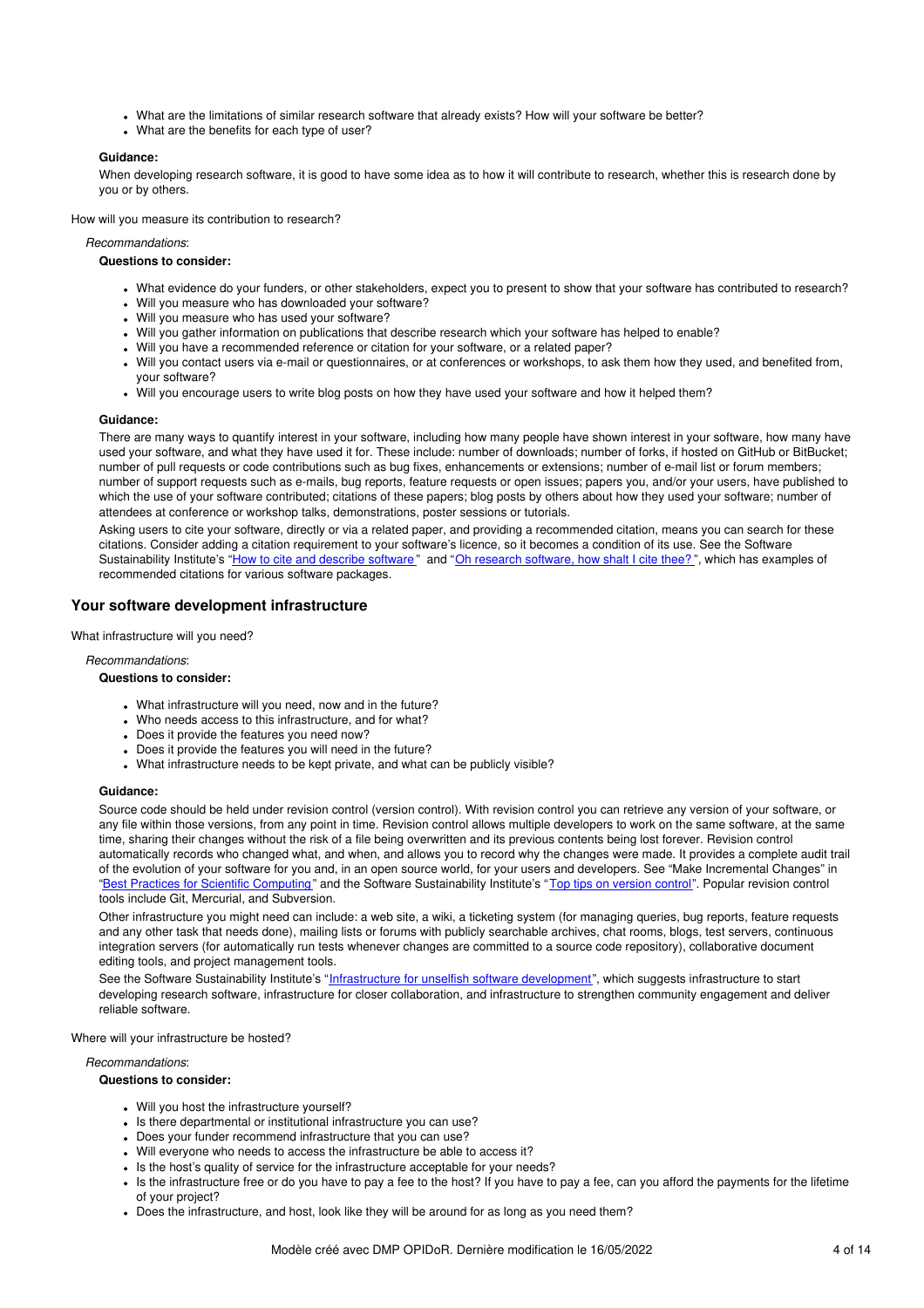- Is it easy to back up, or export, all your content?
- Are there any alternatives that are also suitable, should you need to migrate in future?

### **Guidance:**

Ask your IT support staff if there is departmental or institutional infrastructure you can use. Likewise, ask your funders if they recommend, or require, a specific host to use.

Popular third-party hosts for source code repositories include as [GitHub,](http://github.com/) [GitLab](http://www.gitlab.com/), [BitBucket](http://bitbucket.org/), [LaunchPad](https://launchpad.net/) and [Assembla](https://www.assembla.com/). These hosts also provide other project infrastructure including web sites, ticketing systems, wikis and notifications. Third-party hosts can differ in their pricing and levels of service. Some charge for private repositories. Some offer discounts or free hosting for academics.

Ticketing systems that can be deployed locally include [JIRA](https://www.atlassian.com/software/jira), [Bugzilla](http://www.bugzilla.org/) and [Trac](http://trac.edgewall.org/). Trac also provides a wiki. JIRA and Trac can also be used for project management. A third-party project management tool is [Trello](https://trello.com/).

Continuous integration servers include [Jenkins](http://jenkins-ci.org/), which can be deployed locally, and [Travis](http://travis-ci.org/) CI, a hosted continuous integration service that automatically runs tests whenever changes are committed to a source code repository on [GitHub.](http://github.com/)

Third-party mailing lists include [Google](https://groups.google.com/forum/#!overview) Groups and [MailChimp](http://mailchimp.com/).

Collaborative document editing tools include [EtherPad](http://etherpad.org/), an open source, collaborative document editing service that can be deployed locally, or used via a public [instance](https://github.com/ether/etherpad-lite/wiki/Sites-that-run-Etherpad-Lite), or third-party tools such as [GoogleDocs](https://www.google.co.uk/docs/about/), and [HackPad](https://hackpad.com/).

See the Software Sustainability Institute's "Choosing a [repository](http://software.ac.uk/resources/guides/choosing-repository-your-software-project) for your software project" and "Top tips for choosing a computing [infrastructure".](http://www.software.ac.uk/blog/2013-05-16-top-tips-choosing-computing-infrastructure)

### **Developing good software**

How you will deliver code that can be understood?

#### *Recommandations*:

### **Questions to consider:**

- Do your implementation languages have coding standards?
- Will you define a coding standard to which your code will be expected to conform?
- Will you use structured comments from which documentation can be automatically generated?

#### **Guidance:**

Readable code is useful not only for the developer who writes the code but also for other developers who may need to modify or extend the code. This can include new researchers within your department or project, your collaborators, or, for open source software, your users. It can even include you, six months or a year from now, trying to understand what you wrote and why you wrote it that way.

A coding standard is a specification of how your code should look, including naming, formatting and use of whitespace. Many projects and [organisations](http://research.metoffice.gov.uk/research/nwp/numerical/fortran90/f90_standards.html) have coding standards including Google's ["Java](https://google.github.io/styleguide/javaguide.html) style", GNU's "Coding [standards](http://www.gnu.org/prep/standards/)", and the UK Met Office's "Fortran 90 Standards". Some languages have generic coding standards including Java - Oracle's " Code Conventions for the Java [Programming](http://www.oracle.com/technetwork/java/codeconvtoc-136057.html) Language" – and the [Python](https://www.python.org/dev/peps/pep-0008/) community's "PEP 0008 – Style Guide for Python Code".

Many languages support structured comments including [JavaDoc](http:/www.oracle.com/technetwork/java/javase/documentation/index-jsp-135444.html) for Java, [Doxygen](http://www.stack.nl/~dimitri/doxygen/) for C, C++, Fortran or Python, and [Docstrings](https://www.python.org/dev/peps/pep-0257/) or [Sphinx](http://sphinx-doc.org/) for Python. From these comments, documentation can be automatically generated in HTML, LaTeX or other formats. This documentation can help developers to understand your code without having to look at your source code.

See "Write Programs for People, Not [Computers"](http://journals.plos.org/plosbiology/article?id=10.1371/journal.pbio.1001745) in "Best Practices for Scientific Computing " and the Software Sustainability Institute's "Writing [readable](http://software.ac.uk/resources/guides/writing-readable-source-code) source code".

#### How you will deliver good quality code?

### *Recommandations*:

## **Questions to consider:**

- Will you organise regular code reviews?
- Will you encourage pair programming?

### **Guidance:**

Code reviews, where one developer reviews another's code, provide an assessment of the quality of code, including: how understandable the code is, and how this can be improved; possible bugs; and, suggestions as to how the code can be made more robust, extensible, or efficient. Code reviews also provide a means by which knowledge of the code can be transferred between developers, thereby increasing the software's "bus [factor](http://en.wikipedia.org/wiki/Bus_factor)".

Pair programming, where two developers write code using one keyboard, can serve as a form of continuous code review and knowledge transfer.

See "Collaborate" in "Best Practices for Scientific [Computing](http://journals.plos.org/plosbiology/article?id=10.1371/journal.pbio.1001745)".

How will you choose your test cases?

#### *Recommandations*:

### **Questions to consider:**

- How will you assess whether your software is behaving as intended, that is, producing scientifically valid results?
- How will you assess whether your software is not behaving as intended?
- Will your intended users help you choose your test cases?

#### **Guidance:**

You need some way of deciding whether your software is working correctly, producing results that are scientifically valid as determined by you or the researchers who will use your software. It is also useful to have some way of determining if your software is not working correctly.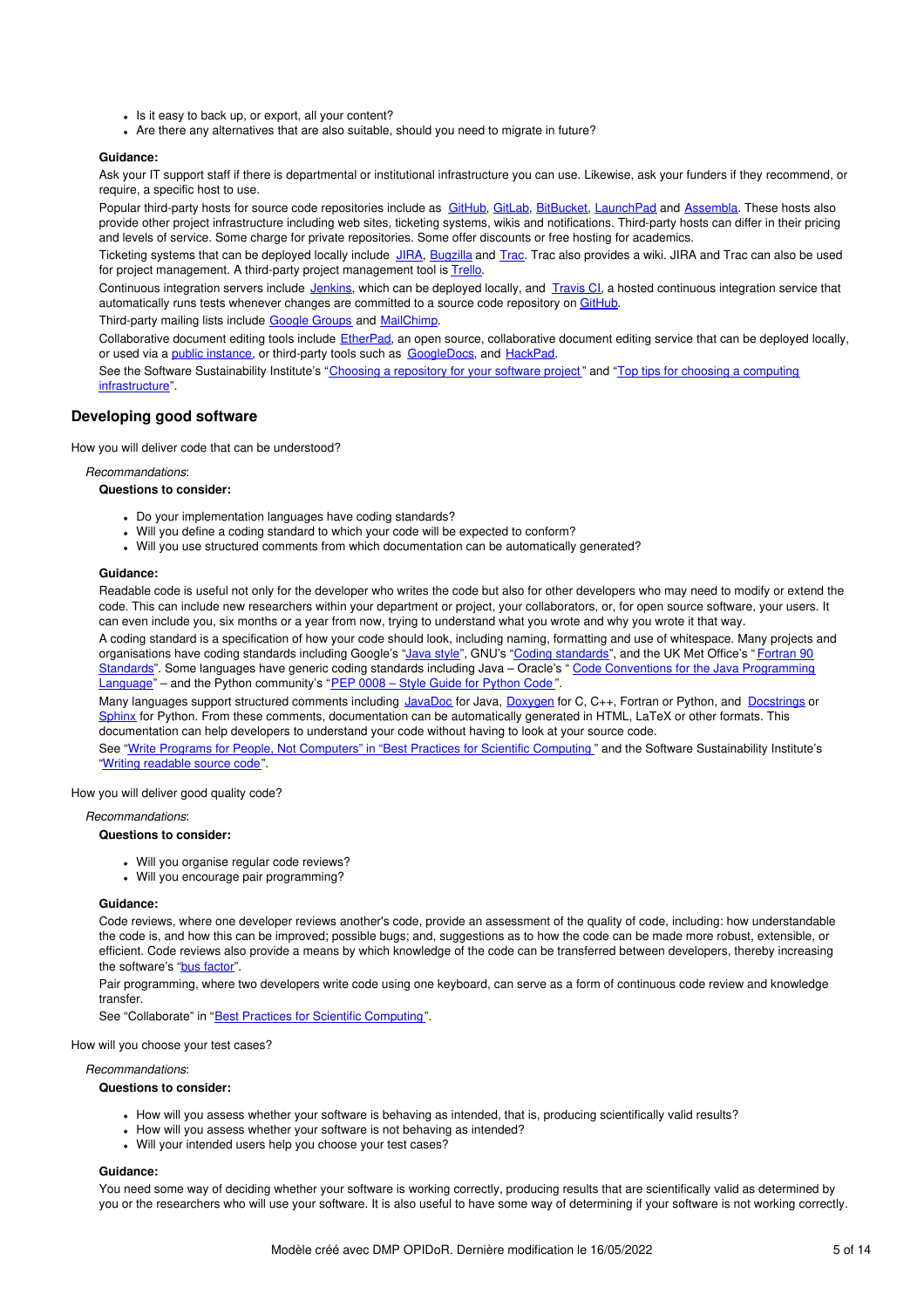You don't want your software to output valid data when given nonsensical input data, but to exit with some suitable error message, so you want to test that it does exit in such cases.

Test cases allow you to check that your software behaves as expected, when given both valid and invalid inputs, and continues to do so as it is extended, refactored, fixed, optimised or parallelised.

See the Software Sustainability Institute's "Testing your [software](http://software.ac.uk/resources/guides/testing-your-software)".

How will you make it easy to write and run tests?

### *Recommandations*:

### **Questions to consider:**

- Will you use automated tests?
- Will you use a unit test framework?
- Will you use test coverage tools?

#### **Guidance:**

After modifying your software, you and your developers will want to check that your changes have not broken anything. Automated tests, code that tests code, can be written once and then run many times, for example every day, or, even, every time you change your software. What is a repetitive manual process becomes an automated process, which makes it easier for you and your developers to run the tests. See the Software Sustainability Institute's "Testing your [software](http://software.ac.uk/resources/guides/testing-your-software)".

Unit test frameworks are available in many languages to help you write, discover and run tests, and report test results. See "Plan for Mistakes" in "Best Practices for Scientific [Computing](http://journals.plos.org/plosbiology/article?id=10.1371/journal.pbio.1001745)" and Wikipedia's "List of unit testing [frameworks](https://en.wikipedia.org/wiki/List_of_unit_testing_frameworks)".

Code coverage tools are a useful complement to automated tests. They analyse your code as your tests are run and report on what parts of your code are, or are not, executed. They can help you to identify whether your tests are causing the critical parts of your software to be executed. See Cunningham and Cunningham's "Code [Coverage](http://c2.com/cgi/wiki?CodeCoverageTools) Tools".

How will you let users know about the tests you do?

*Recommandations*:

#### **Questions to consider:**

- Will you publish information on the platforms and environments your software has been tested under?
- Will you publish your test cases?
- Will you publish your test results?
- Will you publish your test coverage results?

#### **Guidance:**

Publishing information on your test cases, tested platforms and environments and test results can give your users confidence in the quality of your software. You can automatically publish test results on a website or have test results mailed to a mailing list. Continuous integration tools can also be configured to publish test results.

How will you ensure that your software is tested regularly?

*Recommandations*:

### **Questions to consider:**

- Will you set up an automated process to run your tests regularly?
- Will you use continuous integration?
- Will you use a hosted continuous integration service?

#### **Guidance:**

Automating the process of running tests allows you to run your tests on the most recent version of your software at regular intervals. This means you, and others if you publish the test results more widely, can quickly see the impact of changes you make to your software. At its simplest, this can be done by deploying a server that regularly executes a job to run your tests.

A more powerful solution is to use continuous integration, automatically running tests whenever changes are committed to your source code repository. Hosted continuous integration services can relieve you, and your organisation, of the cost and effort of deploying and hosting a continuous integration server yourself.

See the Software [Sustainability](http://www.software.ac.uk/resources/guides/hosted-continuous-integration) Institute's "How [continuous](http://software.ac.uk/how-continuous-integration-can-help-you-regularly-test-and-release-your-software) integration can help you regularly test and release your software " and "Hosted continuous integration".

How will you help developers to understand, modify, extend and test your software?

#### *Recommandations*:

- Will you document what developers need to know before they can start developing your software?
- Will you document how to build and deploy your software?
- Will you document how to test your software? Will you document lists of manual steps for test cases which cannot be run automatically but which need to be tested?
- Will you document how to release your software?
- Will you document its design?
- Will you document its application programming interfaces?
- Will you document the data formats it uses for input and output?
- How often will you review your documentation to ensure it is up-to-date and captures all the knowledge about how to develop your software?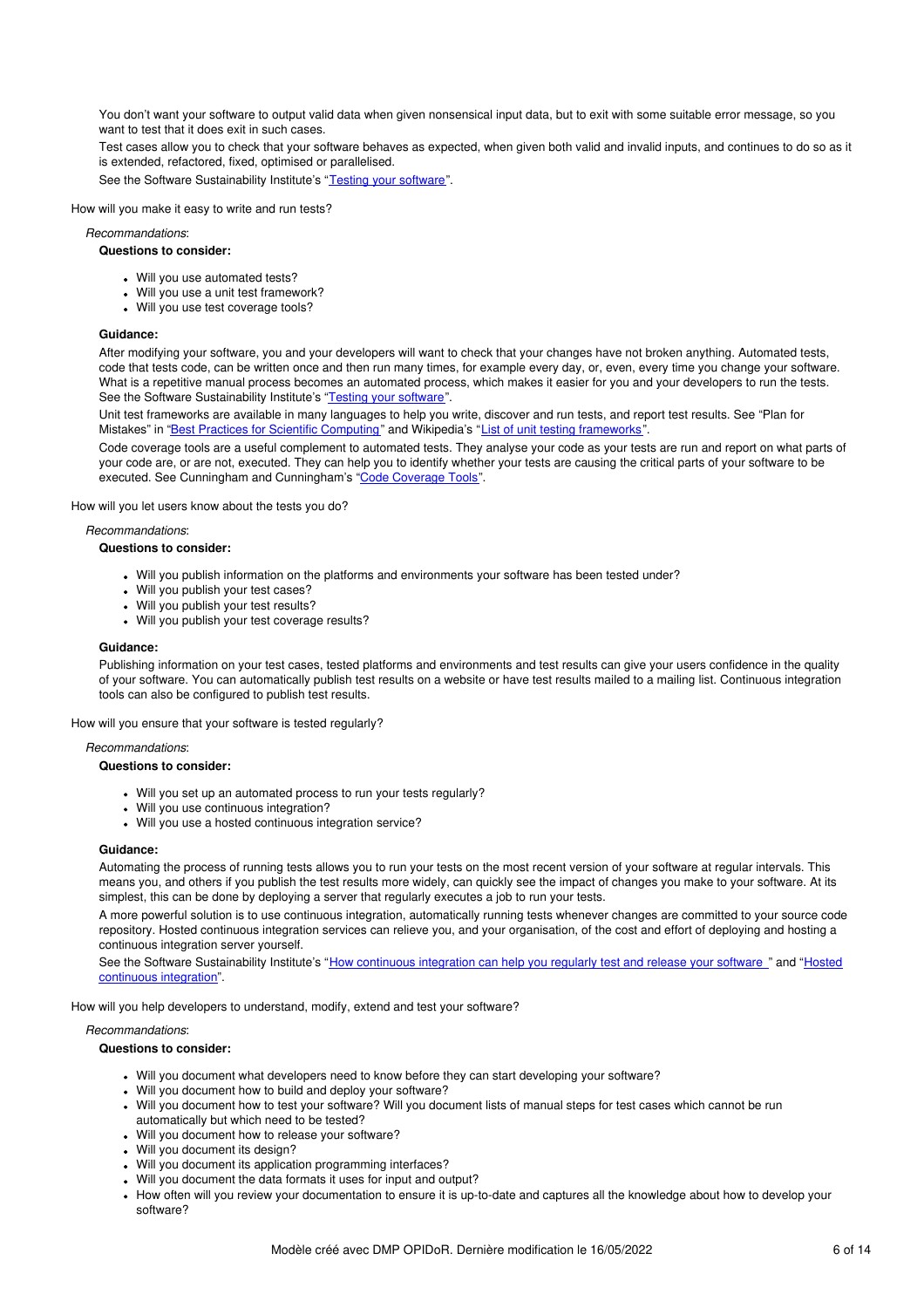• How will you ensure knowledge is captured and exchanged so that nothing is lost when people leave?

### **Guidance:**

Documenting everything about your software gets information out of the heads of you and your developers and into a persistent, shared resource such as a collection of documentation files in your source code repository, on a wiki, or within another resource that can host documents. This helps to increase your software's "bus [factor](http://en.wikipedia.org/wiki/Bus_factor)". This documentation is also useful for other developers who wish to modify, extend, fix or test your code. This can include new researchers within your department or project, your collaborators, or, for open source software, your community.

See the Software Sustainability Institute's "Developing [maintainable](http://software.ac.uk/resources/guides/developing-maintainable-software) software".

### Will your software run under multiple environments?

*Recommandations*:

#### **Questions to consider:**

- What are the popular operating systems, web browsers, compilers or language versions used by your intended users?
- Would supporting additional operating system, web browsers, compilers or language versions encourage new users to adopt your .<br>software?

#### **Guidance:**

If the environments popular with your intended users are not those you would usually prefer, then target the environments of your users. Do not expect your intended users to migrate to your preferred environment as this puts a barrier between them and your software. For example, if Windows is the prevalent operating system of your intended users then it is unreasonable to expect them to migrate to Linux to use your software. As another example, if most of your intended users use Python 2.7 then don't use Python 3-only features in your code. Code that compiles or runs under two or more of Windows, Unix/Linux and Mac OS X will have a larger potential user community than code that is restricted to a single operating system. Likewise, for web-based applications, those which can run within two or more of Internet Explorer, Chrome, Firefox and Safari have a larger potential community that those that restrict users to a single browser.

For C, C++ and Fortran code, it can be advantageous to support different compilers, even for the same operating system. For example, if you want your code to run on a Linux desktop and a super-computing service, you may want to consider supporting the GNU, Intel and Cray compilers. Or, for example, for C++ you might want to support compilation using the GNU C++ compiler on Linux and Visual C++ Express on Windows. Tools such as **[Automake](https://www.gnu.org/software/automake) and [CMake](http://cmake.org/)** can assist you in managing support for multiple compilers under different operating systems. Another option for supporting multiple operating systems is to consider some form of virtualization. Both VMWare [Workstation](http://www.vmware.com/uk/products/player) Player and Oracle [VirtualBox](https://www.virtualbox.org/) allow you to create virtual [machines](https://en.wikipedia.org/wiki/Virtual_machine), in which one operating system can run as a program under another operating system. So, for example, an Ubuntu virtual machine can run within Windows.

[Docker](https://www.docker.com/) provides a lighter-weight alternative to virtual machines. Rather than bundling the entire operating system, a Docker container bundles Linux-compliant software along with the environment it needs to build and run, including files, libraries and system tools. These containers can be deployed and run within a Linux operating system or, for Windows, within a VirtualBox Linux virtual machine.

How will your software and documentation adhere to disability accessibility guidelines?

### *Recommandations*:

### **Questions to consider:**

- Will the same information be presented in multiple ways?
- Will keyboard-only navigation through GUIs and web interfaces be supported?
- Will users be able to customise the appearance of GUIs or web interfaces?
- Will text and images be re-sizable without loss of clarity?
- Will documentation be readable in black-and-white without loss of clarity?

### **Guidance:**

Accessibility refers to the ease with which users, regardless of disabilities or impairments, can use your software and documentation. For example, the continuous integration service [Travis](https://travis-ci.org/) CI renders test successes with a green tick and failures with a red cross, which accommodates colour blind users. Using HTML "ALT" tags when developing web portals so that non-text content, such as images, have a textual alternative, allows these to be detected, and spoken by a [screen](https://en.wikipedia.org/wiki/Screen_reader) reader

There are a number of guides and checklists for designing accessible software and documentation. See, for example:

- . MSDN's guide on "Designing Accessible [Applications](https://msdn.microsoft.com/en-us/library/aa291864)".
- IBM's "Software [accessibility](http://www-03.ibm.com/able/guidelines/software/accesssoftware.html) checklist".
- IBM's "Web [accessibility](http://www-03.ibm.com/able/guidelines/web/accessweb.html) checklist".
- Jakob Nielsen's "Accessible Design for Users With [Disabilities](http://www.nngroup.com/articles/accessible-design-for-users-with-disabilities/)".
- IBM's ["Documentation](http://www-03.ibm.com/able/guidelines/documentation/accessdoc.html) accessibility checklist".
- [WebAIM](http://webaim.org/) () resources for web accessibility.

### **Managing your dependencies**

What third-party software, models, tools, libraries and services will you use?

### *Recommandations*:

- What are they needed for?
- Are they open source or proprietary?
- Are they free or do you have to pay a fee for use? If you have to pay, can you afford the payments for the lifetime of your project?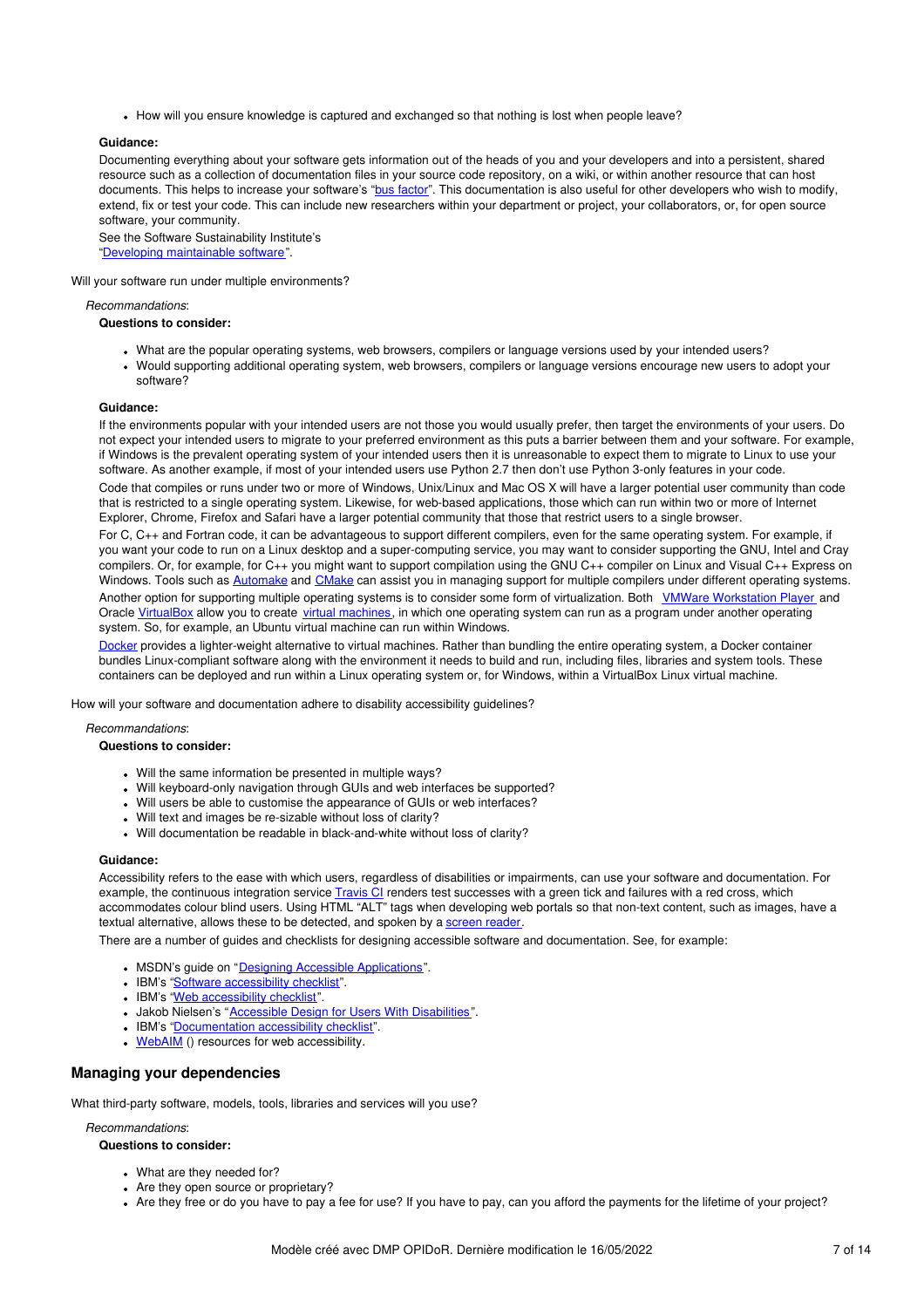Will your users need to pay too? Will this be acceptable to them?

- Do their terms and conditions of use or licences put any obligations or constraints on you, your software or your users?
- Can you redistribute them or do your users have to download them?
- Do they look like they will be around, and supported, for as long as you need them?
- What would be the impact if any of them were to disappear or cease to be supported? Are there any alternatives that are also suitable?
- How will you design your code to minimise the coupling to these dependencies as far as possible?

### **Guidance:**

Using open source software can give you confidence that if the original authors disappear, or their project ends, or ceases to provide support, you at least have the means to be able to access, fix, improve or extend your software yourself. It also gives you the potential to make such changes when you need them, rather than having to wait for someone to do it on your behalf. See the Software Sustainability Institute's ["Choosing](http://www.software.ac.uk/choosing-right-open-source-software-your-project) the right open source software for your project". Much of its advice applies not just to choosing open source software, but any third-party software.

A common obligation when using third-party software is that you acknowledge its use, and, if including it in your software, that you document its inclusion and provide its licence with your software. "License [compatibility](http://en.wikipedia.org/wiki/License_compatibility)" is "an issue that arises when licenses applied to copyrighted works, particularly licenses of software packages, can contain contradictory requirements, rendering it impossible to combine source code or content from such works in order to create new ones." See David Wheeler's ["Free-Libre](http://www.dwheeler.com/essays/floss-license-slide.html) / Open Source Software (FLOSS) License " slide which summarises how popular open source licences can be combined, and GNU's "Various Licenses and [Comments](http://www.gnu.org/licenses/license-list.html) about Them".

You may plan for your software to invoke online services for specific computation or data manipulation functions. As users and developers of your software need to know about, and have access to, these services, the use of your software becomes dependent upon the availability of these services. You may want to consider whether you could embed the service's functionality within your software, if the code implementing the service is open source, or implement the functionality yourself.

See the Software Sustainability Institute's "Defending your code against [dependency](http://software.ac.uk/resources/guides/defending-your-code-against-dependency-problems) problems".

What third-party data sets and online databases will you use?

### *Recommandations*:

### **Questions to consider:**

- What are they needed for?
- Are they open or proprietary?
- . Are they free or do you have to pay a fee for use? If you have to pay, can you afford the payments for the lifetime of your project? Will your users need to pay too? Will this be acceptable to them?
- Do their terms and conditions of use or licences put any obligations or constraints on you, your software or your users?
- Can you redistribute them or do your users have to access or download them?
- Do they look like they will be around, and supported, for as long as you need them?
- What would be the impact if any of them were to disappear or cease to be supported? Are there any alternatives that are also suitable?
- How will you design your code to minimise the coupling to these dependencies as far as possible?
- Do you have a data management plan?

#### **Guidance:**

A common obligation when using third-party data is that you acknowledge its use or provide a citation.

See the Software Sustainability Institute's "Defending your code against [dependency](http://software.ac.uk/resources/guides/defending-your-code-against-dependency-problems) problems".

A Data Management Plan can help you plan for the effective management of data you will use, to enable you to get the most out of your research. See the Digital Curation Centre's "How to Develop a Data [Management](http://www.dcc.ac.uk/resources/how-guides/develop-data-plan) and Sharing Plan ".

What communications protocols and data formats will you use?

#### *Recommandations*:

#### **Questions to consider:**

- Which communications protocols and data formats are commonly used within your domain?
- What are they needed for?
- Are they open or proprietary?
- . Are they free or do you have to pay a fee for use? If you have to pay, can you afford the payments for the lifetime of your project? Will your users need to pay too? Will this be acceptable to them?
- Do their terms and conditions of use or licences put any obligations or constraints on you, your software or your users?
- Are they mature, ratified standards?
- Are there any alternatives that are also suitable?
- How will you design your code to minimise the coupling to these dependencies as far as possible?

#### **Guidance:**

Try to use any communications protocols and data formats that are commonly used within your domain. This can help to ensure interoperability with other software within your domain.

Open communications protocols are those whose specifications have been published and can be used and implemented by anyone. These include both generic protocols (e.g. application layer protocols such as REST, SOAP, HTTP, XMPP, SMTP and SSH, or lower transport level protocols such as TCP, or UDP). Similarly, open data formats are those whose specifications have been published and can be used and implemented by anyone. These include both generic data formats (e.g. GIF, SVG for images, HTML and XML for documents, tar and zip for archives, CSV, JSON, or NetCDF for data) and domain specific ones. See, for example, Wikipedia's list of "open [formats](https://en.wikipedia.org/wiki/Open_format)".

Software that can communicate using an open communications protocol can be used with any software that uses this protocol. Likewise, if data can be imported and exported in an open format, then it can be used with any software that uses this format. Software that supports open communications protocols and data formats does not lock users into that software, because users can use, or develop, alternative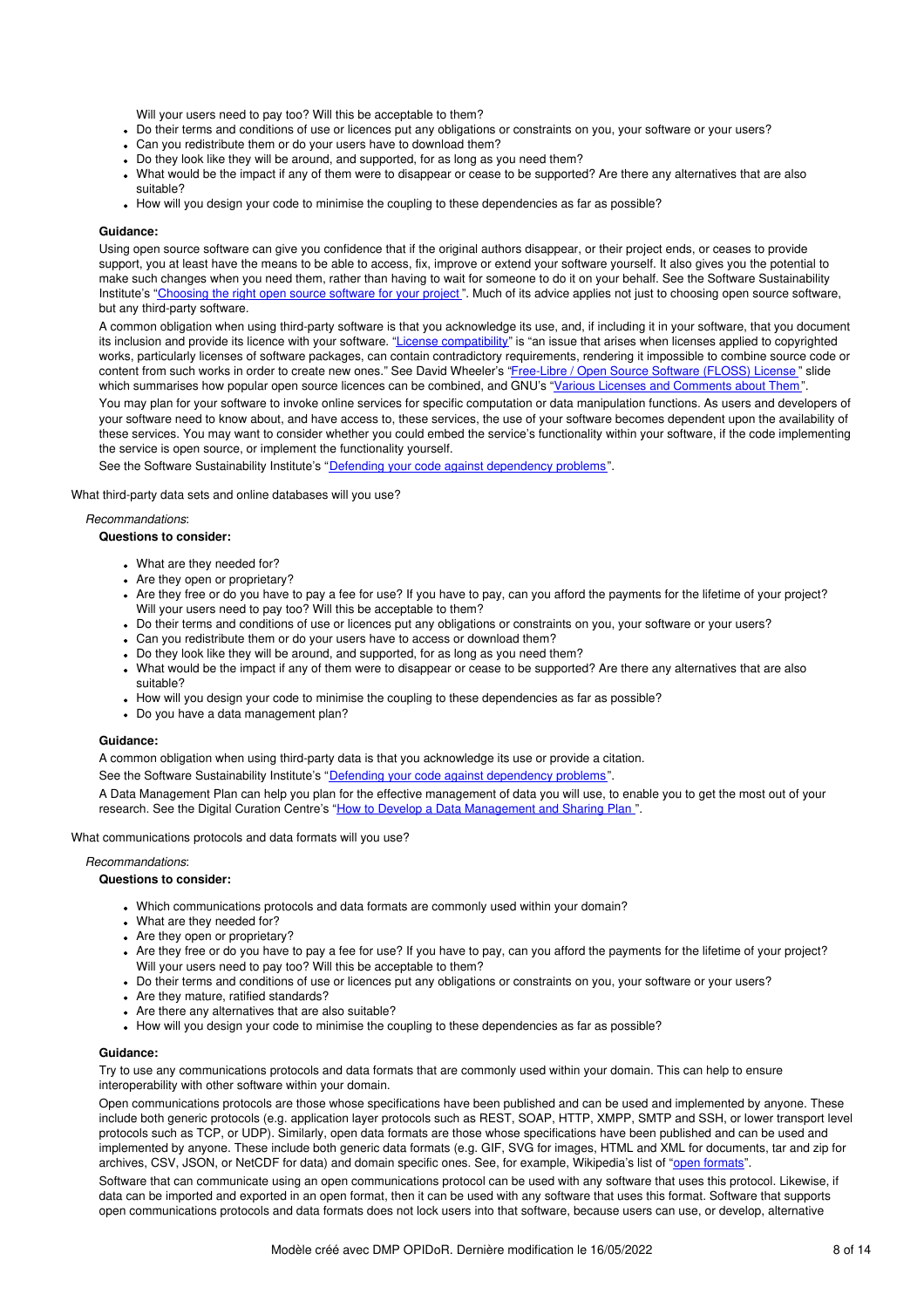software, if necessary. This can make it easier for users of other software may switch to your software, if your software is more innovative, efficient, robust, scalable or functional than that of your competitors'.

Try and adopt open protocols, interfaces and data formats that are mature, ratified standards, if possible. Standards can go through many iterations, because they evolve as ideas are proposed and debated and the scope, remit and intent of the standards are agreed. If a standard changes, then any software that uses the standard needs to be changed to keep up to date. Most of the big changes occur early in the lifetime of a standard. Mature and ratified standards are less likely to change significantly or frequently, which reduces the risk of you having to modify your software in response.

How will you document your dependencies?

### *Recommandations*:

### **Questions to consider:**

- What dependencies do users need?
- What dependencies do developers need?
- What information will you record about your dependencies?
- How and where will you record this information?

### **Guidance:**

Documenting your dependencies, helps you, your users and your developers to understand all the components that are needed to build, develop, test and run your software.

Dependencies should be explicitly documented and not implicitly buried within your source code. It is waste of a user's time to build, deploy and run your software only to have it fail an hour later due to a missing dependency. You should also document your implicit dependencies on operating systems, languages, and browsers. Even a 10 line script has a dependency on the language used to implement it and the operating systems it runs under.

Users need to know about the dependencies needed to run and, if applicable, build your software. Developers need to know about the additional dependencies needed to develop and test your software. Dependency information can include: name; purpose; whe*t*her it is mandatory or optional; origin, for example, web site, personal communication; copyright and licence; whether it is free or needs payment of a fee; version information, for example version number, repository commit identifier, date received, or digital object identifier (DOI); location of any local copies, for example in your source code repository with a summary of any local changes made (if applicable).

Understanding the licenses of third-party dependencies is important for your users and developers as these will impose constraints and obligations on how you can use, modify or redistribute these dependencies, which may affect how your software can be used, modified or distributed.

Version information is important. Different versions of software, models, tools, libraries, data formats, protocols, interfaces, services, databases, operating systems, languages and browsers, can differ in terms of syntax, behaviour or content. Software written to use one version might not be compatible with earlier or later versions. For example, Python code with the statement "print 'hello'" will not run under Python 3, but code with the statement "print('hello')" will run under both Python 2 and 3.

Dependency information can form part of your user and developer documentation, distributed with your software itself or published on a resource such as a web site or wiki.

See the Software Sustainability Institute's "How to cite and [describe](http://software.ac.uk/so-exactly-what-software-did-you-use) software" and "Oh research [software,](http://www.software.ac.uk/blog/2014-07-30-oh-research-software-how-shalt-i-cite-thee) how shalt I cite thee?".

How will you track changes to your dependencies?

### *Recommandations*:

# **Questions to consider:**

- How will you track changes to your dependencies?
- Will you check for updates to your dependencies on a regular basis?
- Will you update dependencies in response to requests from your users?

#### **Guidance:**

Dependencies can evolve over time, with new features being added, and old features being deprecated. You may want your software to evolve to support newer versions so you can exploit new features benefit from bug fixes or optimisations, or continue to support the latest data formats, interfaces or protocols. Your users may also request that you update your software in response to updates to dependencies. You should also keep an eye on any changes licensing conditions for subsequent versions of your dependencies. Changes in licencing terms and conditions could have consequences for you, your users and developers, which may affect how your software can be used, modified or distributed.

Will you use dependency management tools?

### *Recommandations*:

#### **Guidance:**

There are tools available to help automate management of software dependencies, including:

- . <u>[Ivy](http://ant.apache.org/ivy/)</u> and **[Maven](https://maven.apache.org/)** for Java.
- Python [pip](https://pypi.python.org/pypi/pip) and [setuptools](https://pypi.python.org/pypi/setuptools).
- PHP [Composer](https://getcomposer.org/).
- Ruby [gems](https://rubygems.org/).
- R [PackRat](https://rstudio.github.io/packrat/).
- [CPAN](http://www.cpan.org/modules/INSTALL.html)-related tools for the Perl CPAN archive.

These tools provide a means of documenting information about dependencies, including name, version and origin. They also pull in dependencies automatically, either from the web, or from a local directory containing the dependencies, saving users and developers from having to do this themselves.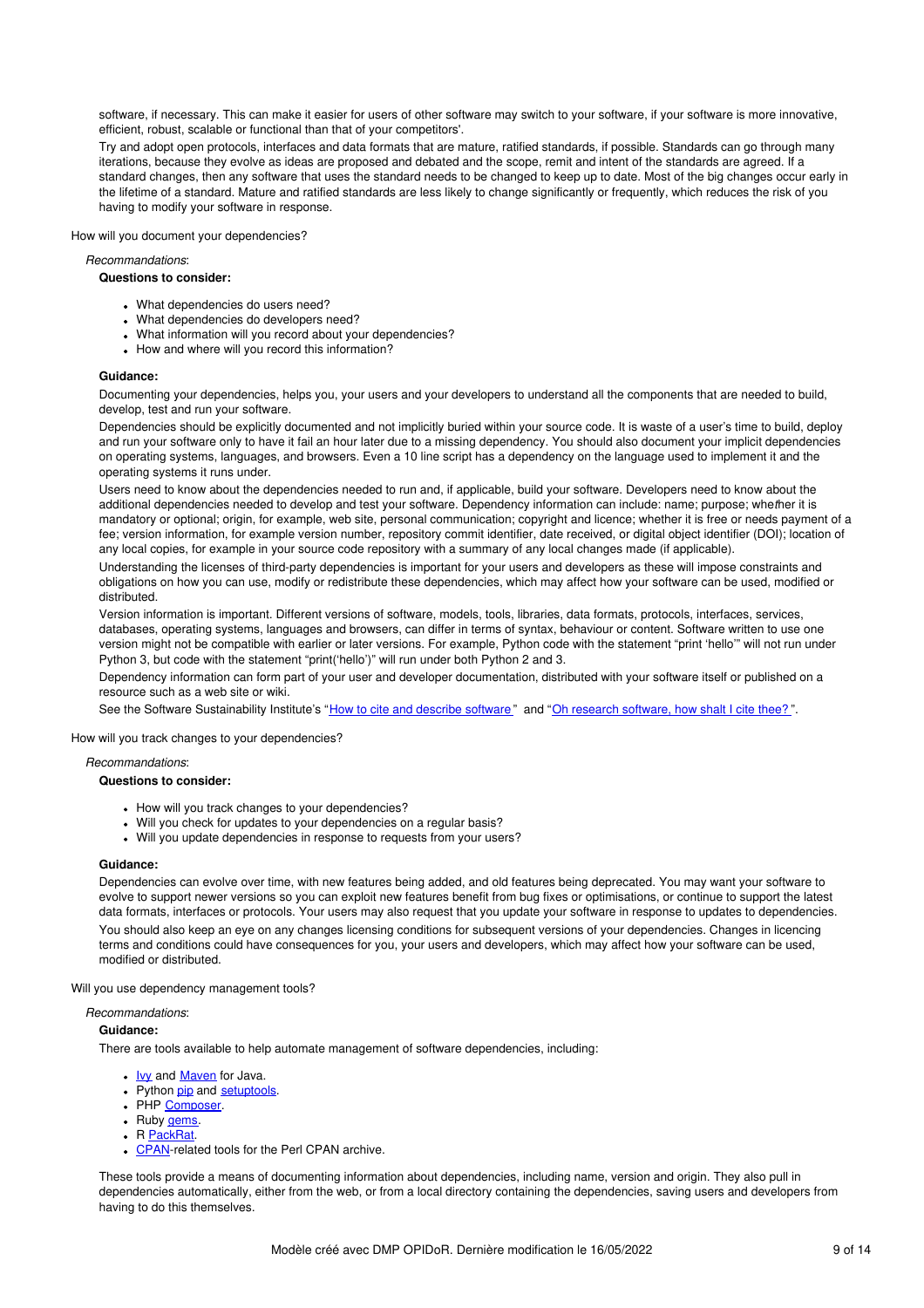# **Managing your software development**

What effort will be available to develop your software?

*Recommandations*:

### **Questions to consider:**

- What funded effort will you have?
- What unfunded, or additional, effort do you have available?
- Will you accept contributions from your users?
- Will you encourage your users to contribute to your software?

### **Guidance:**

You might have access to unfunded effort that can help with the myriad tasks around developing your software. You may have PhD students who can spend some of their time working on your software. Masters and degree students might provide another source of effort, either for free, as part of a degree project or a summer job.

If you release your software, or make it available for use, then you may get contributions from your target users, including: bug fixes, new features, enhancements, corrections to documentation, case studies, tutorials or walkthroughs. If managed correctly, contributions can provide you with free effort for your project, and can provide fixes and features that you do not have time or effort to implement yourself. See the Software Sustainability Institute's "Recruiting student [developers](http://software.ac.uk/resources/guides/recruiting-student-developers)".

How will software development roles be assigned?

### *Recommandations*:

### **Questions to consider:**

Who will assign roles to those working on your software?

### **Guidance:**

Writing research software, especially that which is to be used by others, is more than just writing code. It can include: writing documentation; reviewing code and documentation; preparing releases, responding to bug reports, feature requests and other questions from users; preparing presentations and demonstrations; writing papers; writing reports for stakeholders; preparing papers; setting up, and maintaining, project infrastructure; porting to cloud or super-computing resources etc.

If it is just you developing your software, then you will fulfil all these roles. If you are part of a team, then you need to decide who does what.

How you will track who is doing what and when it needs to be done by?

#### *Recommandations*:

#### **Questions to consider:**

- What information will you need for monitoring progress?
- What information will you need to report to other stakeholders, for example, funders?
- . How will this information be recorded?
- Who will keep this information up-to-date?
- Who will have access to this information?

#### **Guidance:**

Ticketing systems such as [JIRA](https://www.atlassian.com/software/jira), [Bugzilla](https://www.bugzilla.org/) and [Trac](http://trac.edgewall.org/) and those provided by popular third-party services for source code repositories such as [GitHub,](http://github.com/) [GitLab](http://www.gitlab.com/), [BitBucket](http://bitbucket.org/), [LaunchPad](https://launchpad.net/) and [Assembla](https://www.assembla.com/), as well as project management tools like [Trello](https://trello.com/) can be used to help assign tasks and monitor progress.

What software development model will you use?

#### *Recommandations*:

### **Questions to consider:**

- Are your requirements known, or will they be known, before development begins?
- Will your requirements only become known once your intended users have a working version they can use?
- Do you need a proof-of-concept of your software completed as soon as possible?
- Do you have scope to develop your software in phases, rather than implementing all its required functionality in one go?

#### **Guidance:**

Software development involves a number of activities including identifying the requirements that the software must satisfy, designing the software, implementing the software, testing the software, deploying or releasing the software, and maintaining the software. When and how these are done is the remit of software development models, also called lifecycles or processes. Many software development models are available, varying in their formality and flexibility. Under the traditional waterfall process, software development proceeds sequentially through the activities above. Iterative development can be viewed as a sequence of waterfalls, allowing for feedback on earlier versions to contribute to the design of later versions. Agile methods promote also iterative development so that working software is released early and then is evolved and extended. These are complemented with continuous user engagement, where requirements are ever evolving, and allow for rapid and flexible changes in goal in response to these.

See Wikipedia's "Software [development](http://en.wikipedia.org/wiki/Software_development_process) processes" and Robert Half Technology's "6 Basic SDLC [Methodologies:](http://www.roberthalf.com/technology/blog/6-basic-sdlc-methodologies-the-pros-and-cons) The Pros and Cons", which includes waterfall, iterative and agile models.

How you will manage releases of your software or updates to your services?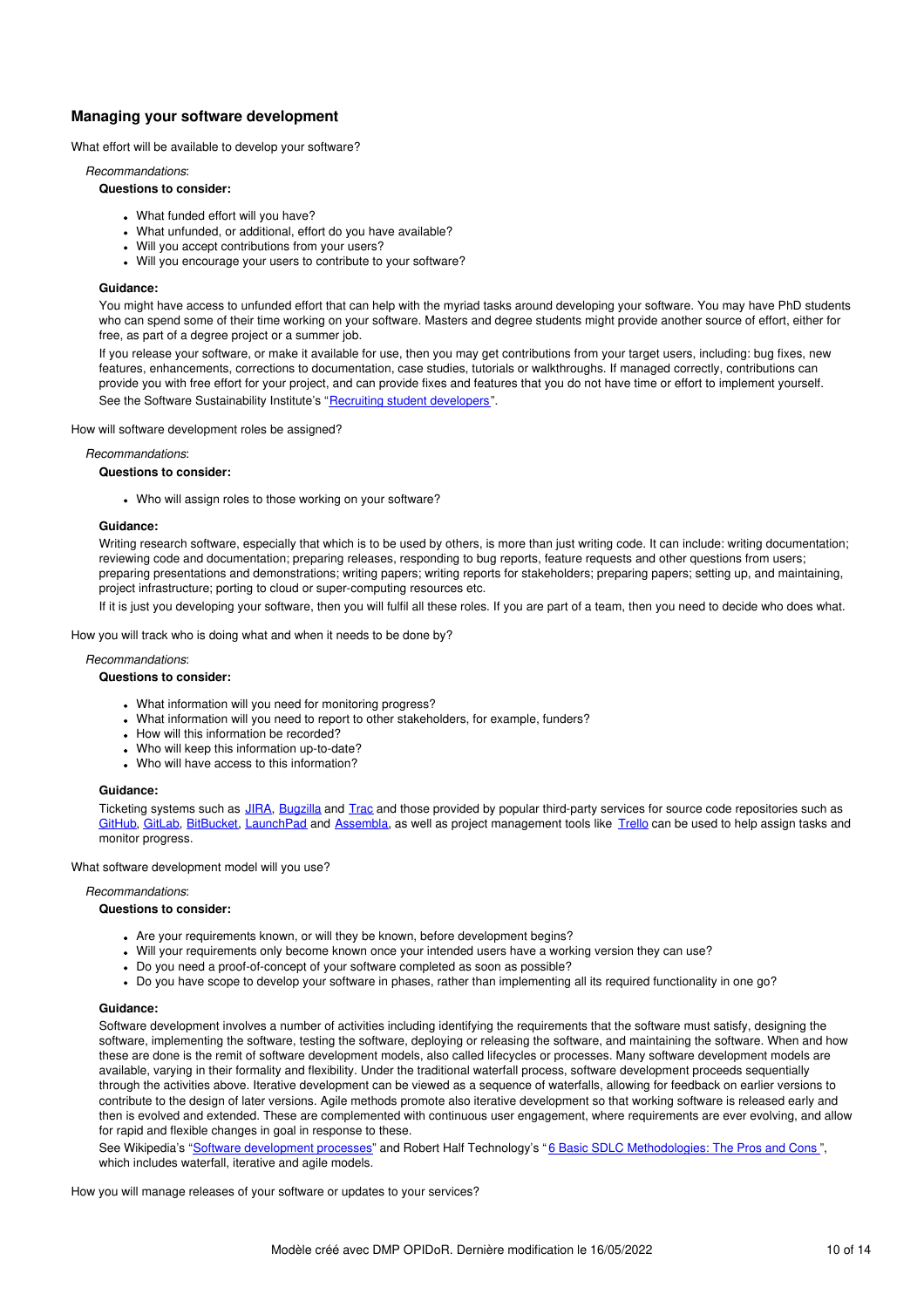### *Recommandations*:

### **Questions to consider:**

- Who decides what features, enhancements and bug fixes a release will contain?
- Who decides when the software is ready for release, and schedules the release?
- Who prepares, checks, and publishes a release?
- How is the history of releases recorded?

## **Guidance:**

If you do not plan to release your software, or people will access your software as a service or via a web portal, then this question relates to deciding when to update the software that underpins your deployed services.

A release history – including release dates, version numbers and/or commit identifiers, key features and changes of each release – allows you, and your users, to see how your software has evolved. It also demonstrates to users how active you are in developing and maintaining your software. Software that is seen to be regularly fixed, updated and extended will be more appealing than software that seems to have stagnated.

How will you ensure that information is not lost when a developer leaves?

#### *Recommandations*:

### **Questions to consider:**

- Will you ensure that information from developers is captured and documented?
- How will you ensure knowledge is captured and exchanged so that knowledge is not lost when people leave?

### **Guidance:**

See the Software Sustainability Institute's "Top tips for software [development](http://www.software.ac.uk/blog/2013-10-10-top-tips-software-development-hand-overs) hand overs".

How often will you review and revise your Software Management Plan?

#### *Recommandations*:

Your Software Management Plan is not static but should be reviewed and adjusted as a project progresses. Questions that could not be answered at the outset of a project might now have answers. Some processes may not have worked well and need to be replaced. New options for hosting or dependencies might become available.

Updating the Software Management Plan allows you to reflect on how your project is progressing and to take corrective action.

How does your Software Management Plan relate to any Data Management Plan?

#### *Recommandations*:

#### **Questions to consider:**

- Will your software rely on data produced by others?
- Will your software produce data that needs to be published, shared or preserved?

#### **Guidance:**

A Data Management Plan helps you plan for the effective creation, management and sharing of your data, to enable you to get the most out of your research. See the Digital Curation Centre's "How to Develop a Data [Management](http://www.dcc.ac.uk/resources/how-guides/develop-data-plan) and Sharing Plan ".

# **Engaging with your users**

How will you promote what your software does and who has used it?

#### *Recommandations*:

#### **Questions to consider:**

- Will you blog or tweet regularly?
- Will you publish case studies to show how yourself and others have used your software?
- Will you publish a list of your publications, and those of others who have used your software?
- Will you submit papers or posters to conferences or workshops?
- Will you run demonstration sessions or tutorials co-located with conferences or workshops?
- Will you run your own workshops based around your software?
- Will you publish statistics on the number of users you have?

#### **Guidance:**

Blogs, Twitter, Facebook and RSS feeds are all effective, low cost, ways of promoting your software. They also provide a way for you to engage with your users, for example, by encouraging them to follow you, or inviting your users to write guest blog posts.

Case studies can provide intended users with examples of how your software can be used in practice, and the contribution it has made to your, and others', research.

Listing publications provides an academic perspective on the value of your software. It can also help your users, and other stakeholders, such as current or potential funders, to understand, in detail, how your software contributes to research, and what scientific problems it has helped to solve. These can also help to show where your software sits in relation to other software that fulfils a similar need, and what makes yours different, and better.

Promoting the existence of a user community can help persuade others to adopt your software also, giving them confidence that your software can benefit them, and that, if they run into problems, there is a community who can help, and who they can share experiences with. See the Software Sustainability Institute's "Five top tips for [promoting](http://software.ac.uk/blog/2012-03-05-five-top-tips-promoting-your-software) your software" and "Top tips for expanding your user [community](http://www.software.ac.uk/blog/2013-10-29-top-tips-expanding-your-user-community)".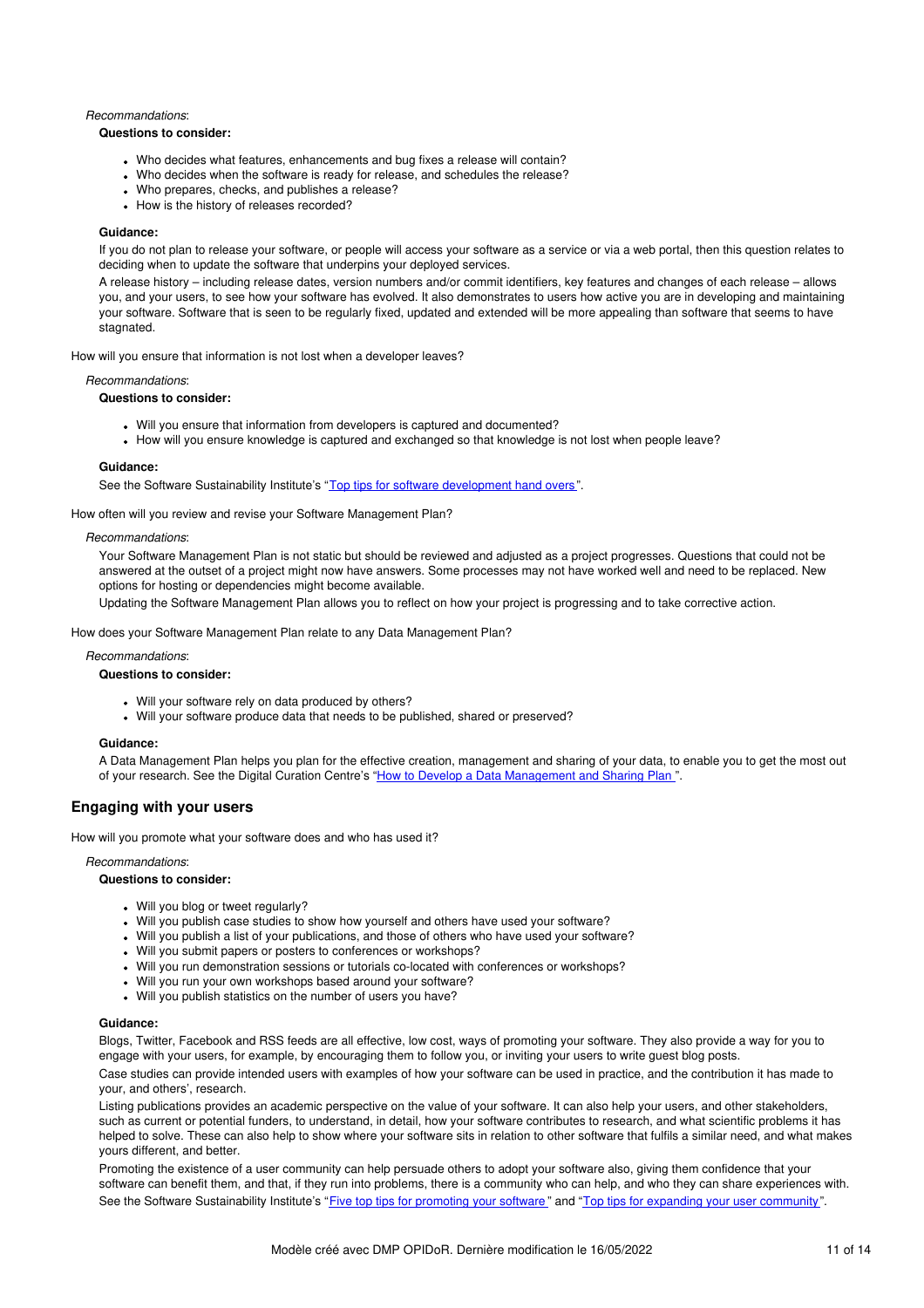How you will support your users when they ask for help?

### *Recommandations*:

### **Questions to consider:**

- How will your users ask for help?
- How will you manage their requests for help?
- How much effort will be available to support your users?
- What level of support will you offer?
- Where will you publish information about the nature and level of support available?
- Will users be able to see what other users have asked and the associated answers?

### **Guidance:**

If you release your software, or make it available for use, then you will get questions about how to use it. An ignored request for help can lead to a disgruntled user who may bad-mouth your software or you. Responding to requests for help does not imply that you have to spend time in fixing bugs or implementing features when they ask, it merely acknowledges that you've received their request. No one has a right to expect support for freely provided software.

There are many ways in which you can have your users request help and support, including: an e-mail to you, via telephone, to an e-mail list or forum, or creating an issue in a ticketing system.

A ticketing system records who asked what, and when, and allows you, and them, to record additional information about a query, to assign someone to handle a specific query, and to prioritise queries so that you can work on the most important first. Examples of ticketing systems include [JIRA](https://www.atlassian.com/software/jira), [Bugzilla](http://www.bugzilla.org/) and [Trac](http://trac.edgewall.org/). Many source code repository hosts, including [GitHub,](http://github.com/) [BitBucket](http://bitbucket.org/), [LaunchPad](https://launchpad.net/) and [SourceForge](https://sourceforge.net/) also provide ticketing systems.

How much effort you have available to support users will be up to you. You can even choose to provide no support. It is always good to make what, if any, support you will provide clear on your website or in your documentation, e.g. "we will reply to all e-mails within a week and will let you know when, or if, we can address your issue". A user will always want their problem to be solved as quickly as possible, and may become disgruntled, and might even stop being a user, if this is not the case. If you are clear and honest about the level of support you can provide, then they have fewer grounds for complaint. At the very least, the information about the nature and level of support available should be provided in your software's documentation. It should also be clearly visible from any place where users access your software.

There are many ways to publish information about the help and support requested by other users, and how these were resolved, including: email archives, lists of frequently asked questions, or a publicly visible ticketing system. Encouraging users to search these resources before getting in touch can help users to help themselves, and reduces the overhead you need to spend on support.

See the Software Sustainability Institute's "[Supporting](http://software.ac.uk/resources/guides/supporting-open-source-software) open source software" and "Top tips for [managing](http://www.software.ac.uk/blog/2014-01-21-top-tips-managing-support-requests) support requests". Many of the points apply not just to supporting open source software, but any software.

How will your users be able to contribute to your software?

### *Recommandations*:

#### **Questions to consider:**

- Will you accept contributions from your users?
- Will you encourage your users to contribute to your software?
- Will contributors retain copyright over their contributions?
- Will you define a contributions policy?

#### **Guidance:**

If you release your software, or make it available for use, then you may get contributions from your users, including: bug fixes, new features, enhancements, corrections to documentation, case studies, tutorials or walkthroughs. If managed correctly, contributions can provide you with free effort for your project, and can provide fixes and features that you do not have time or effort to implement yourself. It can also help evolve a community of users and developers around your software.

Asking contributors to sign over their copyright and intellectual property can deter users from contributing. It, in effect, asks them to give away ownership of something that may be novel and which may represent a key aspect of their research. Allowing contributors to keep their own copyright and intellectual property removes this barrier, thereby making contribution a more attractive option. It also helps to promote a community round your software, as everyone is encouraged to share their outputs, without loss of credit or ownership.

A contributions policy provides information to your users on: what they can contribute; how they can contribute it, for example, via e-mail, patch files, or GitHub pull requests; any requirements they must satisfy, for example, compliance to coding or style conventions, passing required tests, making their code available under a certain licence, signing over their copyright; and, what happens to their contributions once they have submitted it, for example how it is reviewed and then added into your code, documentation or web site.

Users might not contribute if they do not know that they can contribute, so your contributions policy should be clearly visible from any place where users access your software.

For information on how to manage contributions, see OSS Watch's "Contributor Licence [Agreements](http://oss-watch.ac.uk/resources/cla)".

# **Intellectual property, copyright and licencing**

Who will own the copyright of your software?

*Recommandations*:

- Does your funder, project or employer have a copyright statement you are required to or are recommended to use?
- Does your contract of employment say anything about copyright?
- Who will own the copyright of any contributions to your software that come from outside your institution or project?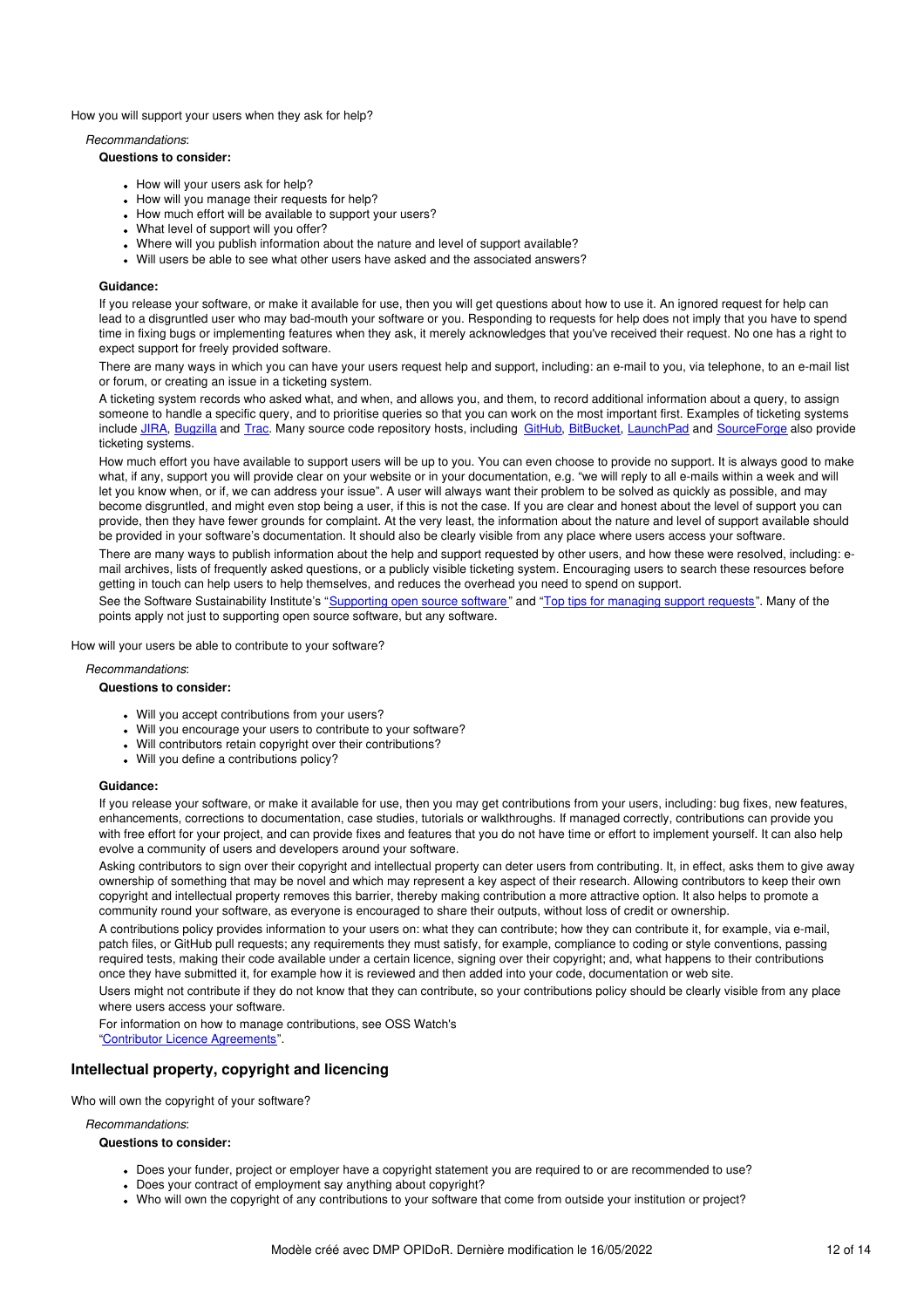• Has the copyright been agreed with your stakeholders? If not then why not and how do you plan to resolve any disagreements?

### **Guidance:**

Copyright holders must be legal entities such as people, companies, or institutions, or groups of these.

If you are an employee of an institution or company, check your contract and with your employer, since they may own the copyright on any work you do as an employee.

If you work for a university, you may have a research exploitation office that can advise you on who owns the copyright, and how to resolve any disagreements within your stakeholders. Your department may also be able to advise you.

Users may contribute enhancements, extensions and bug fixes to your software. These contributors can either retain copyright of their contributions or transfer their copyright to you, via a formal copyright transfer agreement. The latter gives you ownership of their code, but can deter users from making contributions to your code or [documentation](http://oss-watch.ac.uk/resources/cla) that you might find useful. See OSS Watch's "Contributor Licence Agreements". Much of its advice applies not just to open source software, but any software.

For an introduction to intellectual property and the intellectual property rights of copyright, patents and [trade-marks,](https://www.jisc.ac.uk/guides/intellectual-property-law) see JISC's " Intellectual property law". See also JISC's "[Copyright](https://www.jisc.ac.uk/guides/copyright-law) law.

What licence will you choose?

*Recommandations*:

### **Questions to consider:**

- Will you be releasing your software?
- Does your funder, project or employer have a licence you are required to or are recommended to use?
- Will you choose a proprietary licence, an open source licence, or will you release your software into the public domain?
- . If choosing an open source licence, will you choose an OSI-approved open source licence?
- Is your chosen licence valid under your national laws?
- Is your chosen licence acceptable to your stakeholders? If not then why not and how do you plan to resolve any disagreements?

### **Guidance:**

If you do not plan to release your software, or people will access your software as a service or via a web portal, then this question may not be applicable.

For each licence, specify its name, a link to its licence text (if this is online), and a brief explanation as to why it has been chosen. If there is no online link, summarise the key terms and conditions.

If you are a copyright owner, you can licence your software in as many ways as you want.

If you plan to modify (and especially distribute) third-party software then your choice of licence may be affected by the licences of that software. For example, if you modify code released under the GNU Public Licence then you are required to release the source code of your modifications along with any binaries.

Making your source code available can give your users confidence that if you disappear, or your project ends, they at least have the means to be able to access, fix, improve or extend your software themselves, or employ others to do so. It also gives them the potential to make such changes when they need them, rather than having to wait for you to do it on their behalf. See OSS Watch's ["Benefits](http://oss-watch.ac.uk/resources/whoneedssource) of Open Source" and the Software Sustainability Institute's "[Choosing](http://software.ac.uk/resources/guides/adopting-open-source-licence) an open source licence".

You might want to consider dual licencing, a model where software can be released for free under an open source licence such as the GNU Public Licence (so users who make modifications have to release the source code of their modifications along with any binaries) but also released under a proprietary, and paid-for, licence to those users who do not want to release the source code of their modifications. A variant is the so-called "Freemium" model, where you release a version of your software that has a baseline set of functionality your users will find useful under an open source licence, and to make available more powerful, efficient or novel components as plug-ins, licenced under a proprietary licence. See OSS Watch's "Dual [licensing](http://oss-watch.ac.uk/resources/duallicence)".

The Open Source [Initiative](http://opensource.org/) (OSI) has produced an "Open Source [Definition](http://opensource.org/osd)". This promotes a shared understanding of the term 'open source'. Some open source project hosting services will only host code licenced under an [OSI-approved](http://opensource.org/licenses) licence. See the OSI's list of "OSIapproved licences".

Certain licences may not be valid within certain countries. For example, it is not clear whether the MIT Public [Licence](http://opensource.org/licenses/MIT) is valid under UK law as under UK law you cannot reject liability for personal injury or death. In this case, choosing an alternative free, open source, OSI-approved licence, e.g. [Apache](http://www.apache.org/licenses/LICENSE-2.0) 2, would provide similar licence conditions to the MIT Public License, but provides a limitation of liability that does not exclude applicable laws. Again, your research exploitation office or department may be able to advise you on whether a licence is valid. The Lindat License [Selector](http://ufal.github.io/public-license-selector/) is a tool which may help you select licences for both your software and, if applicable, data.

You might choose to waive all copyright and release your software into the public domain, so anyone can do anything with it. See the Open Source Initiative's "What about software in the "public [domain"?](http://opensource.org/faq#public-domain) Is that Open Source ?".

If one or more partners are unhappy with the licence then they may be reluctant to use or contribute code, which could jeopardise the success of your project. Another choice of licence may be more acceptable to you and your stakeholders.

If you work for a university, you may have a research exploitation office that can advise you on which licence to choose, and how to resolve any disagreements within your stakeholders. Your department may also be able to advise you. Your funder may have a recommended licence, or type of licence, you are required to use.

Where will you publish your copyright and licence?

### *Recommandations*:

A statement of copyright for your software and documentation makes it clear to users who created, and owns the rights to, the software and documentation. Users also need to know the licensing conditions of your software, and also of any third-party software bundled with it, since these may impose constraints and obligations on how, or whether, they can use, modify or redistribute your software.

You can publish your copyright statement and license in myriad places, including: on a web site, on a download page, within an installer screen, within your user documentation, within a README file in a source or binary archive or source code repository, or as a Help => About menu option in a graphical user interface.

Including a copyright and licence statement in each of your source code files, as a comment, means that the copyright and licence statement